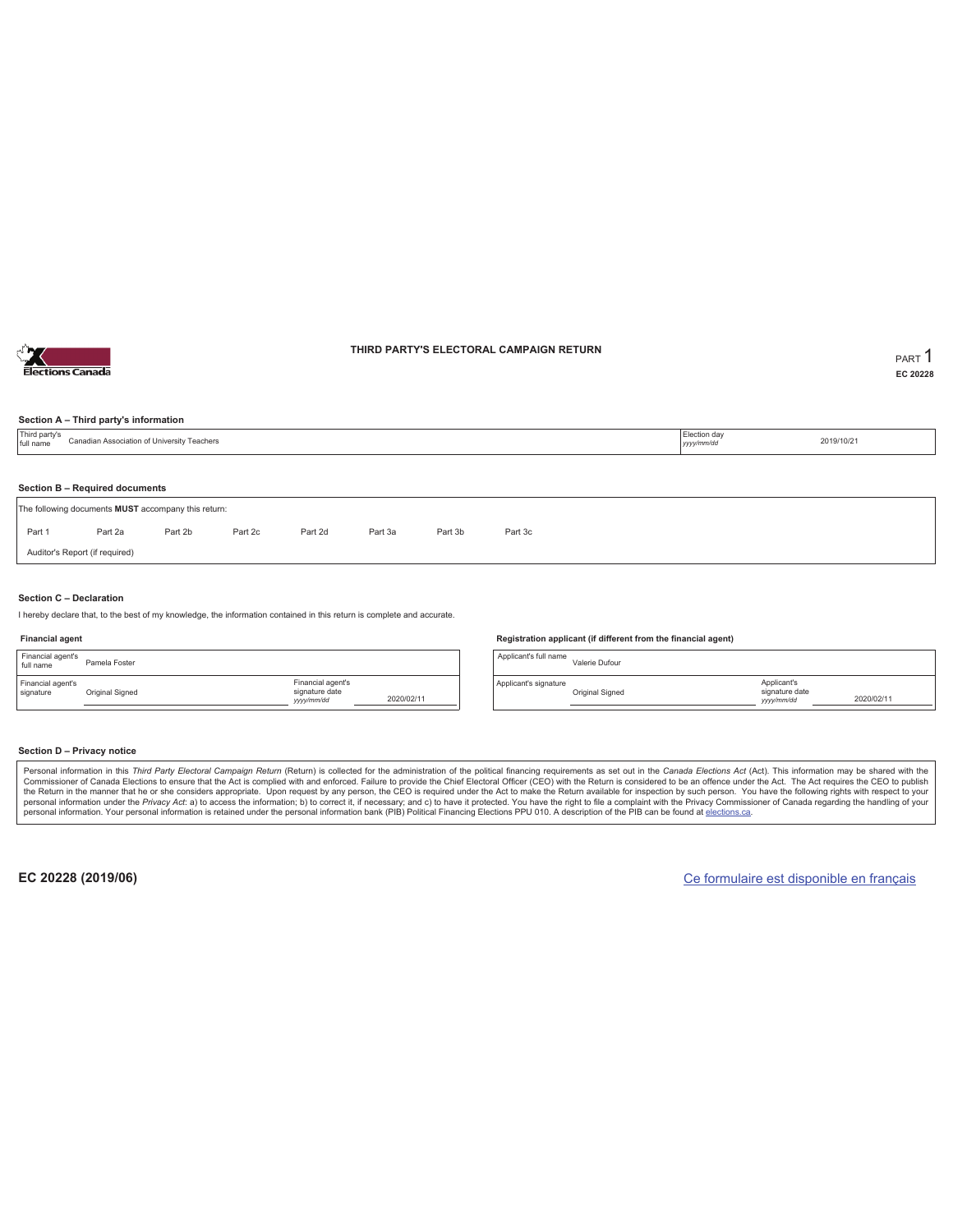

# **THIRD PARTY'S ELECTORAL CAMPAIGN RETURN Statement of monetary contributions received** PART 2a

| No. | Full name | <b>Street</b><br>no. | <b>Street</b> | Apt. | City | Prov./<br>Terr. | Postal<br>code | Date<br>received<br>yyyy/mm/dd                                                    | Individual | <b>Business /</b><br>Commercial<br>organization | Government | <b>Trade union</b> | Corporation<br>capital | Unincorporated<br>without share organization or<br>association |
|-----|-----------|----------------------|---------------|------|------|-----------------|----------------|-----------------------------------------------------------------------------------|------------|-------------------------------------------------|------------|--------------------|------------------------|----------------------------------------------------------------|
|     |           |                      |               |      |      |                 |                |                                                                                   | \$         | \$                                              | \$         | \$                 | \$                     | \$                                                             |
|     |           |                      |               |      |      |                 |                |                                                                                   |            |                                                 |            |                    |                        |                                                                |
|     |           |                      |               |      |      |                 |                |                                                                                   |            |                                                 |            |                    |                        |                                                                |
|     |           |                      |               |      |      |                 |                |                                                                                   |            |                                                 |            |                    |                        |                                                                |
|     |           |                      |               |      |      |                 |                |                                                                                   |            |                                                 |            |                    |                        |                                                                |
|     |           |                      |               |      |      |                 |                |                                                                                   |            |                                                 |            |                    |                        |                                                                |
|     |           |                      |               |      |      |                 |                |                                                                                   |            |                                                 |            |                    |                        |                                                                |
|     |           |                      |               |      |      |                 |                |                                                                                   |            |                                                 |            |                    |                        |                                                                |
|     |           |                      |               |      |      |                 |                |                                                                                   |            |                                                 |            |                    |                        |                                                                |
|     |           |                      |               |      |      |                 |                |                                                                                   |            |                                                 |            |                    |                        |                                                                |
|     |           |                      |               |      |      |                 |                |                                                                                   |            |                                                 |            |                    |                        |                                                                |
|     |           |                      |               |      |      |                 |                |                                                                                   |            |                                                 |            |                    |                        |                                                                |
|     |           |                      |               |      |      |                 |                |                                                                                   |            |                                                 |            |                    |                        |                                                                |
|     |           |                      |               |      |      |                 |                |                                                                                   |            |                                                 |            |                    |                        |                                                                |
|     |           |                      |               |      |      |                 |                |                                                                                   |            |                                                 |            |                    |                        |                                                                |
|     |           |                      |               |      |      |                 |                | Totals carried forward from previous page \$                                      |            |                                                 |            |                    |                        |                                                                |
|     |           |                      |               |      |      |                 |                | Total amount of monetary contributions by contributors who gave over \$200 (A)    |            |                                                 |            |                    |                        |                                                                |
|     |           |                      |               |      |      |                 |                | Number of contributors who gave over \$200                                        |            |                                                 |            |                    |                        |                                                                |
|     |           |                      |               |      |      |                 |                | Total amount of monetary contributions by contributors who gave \$200 or less (B) |            |                                                 |            |                    |                        |                                                                |
|     |           |                      |               |      |      |                 |                | Number of contributors who gave \$200 or less                                     |            |                                                 |            |                    |                        |                                                                |
|     |           |                      |               |      |      |                 |                | Total amount of all monetary contributions (A+B)                                  |            |                                                 |            |                    |                        |                                                                |
|     |           |                      |               |      |      |                 |                | Number of contributors who gave monetary contributions                            |            |                                                 |            |                    |                        |                                                                |

| Third<br>the contract of the contract of<br>the control of the control of the<br>  party | . | ua<br>2019/10/21<br>the contract of the contract of the<br>yyyy | Pagu |
|------------------------------------------------------------------------------------------|---|-----------------------------------------------------------------|------|
|------------------------------------------------------------------------------------------|---|-----------------------------------------------------------------|------|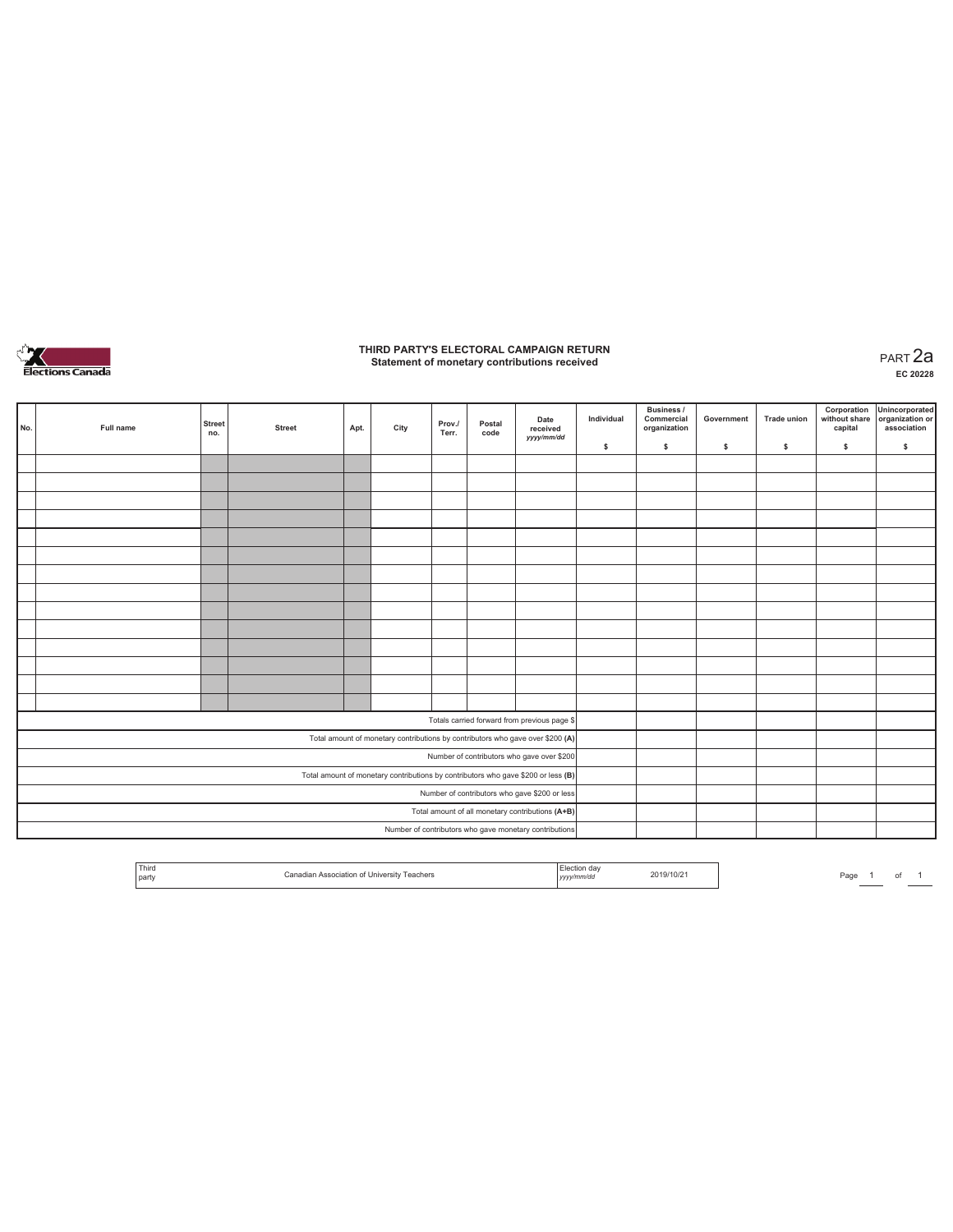

# **THIRD PARTY'S ELECTORAL CAMPAIGN RETURN Statement of non-monetary contributions received** PART 2b

| No. | Full name | <b>Street</b><br>no. | <b>Street</b> | Apt. | City | Prov./<br>Terr. | Postal<br>code | Date<br>received<br>yyyy/mm/dd                                                        | Individual<br>\$ | <b>Business /</b><br>Commercial<br>organization<br>s. | Government<br>s | <b>Trade union</b><br>s | Corporation<br>\$ | Unincorporated<br>without share organization or<br>capital association<br>\$ |
|-----|-----------|----------------------|---------------|------|------|-----------------|----------------|---------------------------------------------------------------------------------------|------------------|-------------------------------------------------------|-----------------|-------------------------|-------------------|------------------------------------------------------------------------------|
|     |           |                      |               |      |      |                 |                |                                                                                       |                  |                                                       |                 |                         |                   |                                                                              |
|     |           |                      |               |      |      |                 |                |                                                                                       |                  |                                                       |                 |                         |                   |                                                                              |
|     |           |                      |               |      |      |                 |                |                                                                                       |                  |                                                       |                 |                         |                   |                                                                              |
|     |           |                      |               |      |      |                 |                |                                                                                       |                  |                                                       |                 |                         |                   |                                                                              |
|     |           |                      |               |      |      |                 |                |                                                                                       |                  |                                                       |                 |                         |                   |                                                                              |
|     |           |                      |               |      |      |                 |                |                                                                                       |                  |                                                       |                 |                         |                   |                                                                              |
|     |           |                      |               |      |      |                 |                |                                                                                       |                  |                                                       |                 |                         |                   |                                                                              |
|     |           |                      |               |      |      |                 |                |                                                                                       |                  |                                                       |                 |                         |                   |                                                                              |
|     |           |                      |               |      |      |                 |                |                                                                                       |                  |                                                       |                 |                         |                   |                                                                              |
|     |           |                      |               |      |      |                 |                |                                                                                       |                  |                                                       |                 |                         |                   |                                                                              |
|     |           |                      |               |      |      |                 |                |                                                                                       |                  |                                                       |                 |                         |                   |                                                                              |
|     |           |                      |               |      |      |                 |                |                                                                                       |                  |                                                       |                 |                         |                   |                                                                              |
|     |           |                      |               |      |      |                 |                |                                                                                       |                  |                                                       |                 |                         |                   |                                                                              |
|     |           |                      |               |      |      |                 |                |                                                                                       |                  |                                                       |                 |                         |                   |                                                                              |
|     |           |                      |               |      |      |                 |                |                                                                                       |                  |                                                       |                 |                         |                   |                                                                              |
|     |           |                      |               |      |      |                 |                | Totals carried forward from previous page \$                                          |                  |                                                       |                 |                         |                   |                                                                              |
|     |           |                      |               |      |      |                 |                | Total amount of non-monetary contributions by contributors who gave over \$200 (A)    |                  |                                                       |                 |                         |                   |                                                                              |
|     |           |                      |               |      |      |                 |                | Number of contributors who gave over \$200                                            |                  |                                                       |                 |                         |                   |                                                                              |
|     |           |                      |               |      |      |                 |                | Total amount of non-monetary contributions by contributors who gave \$200 or less (B) |                  |                                                       |                 |                         |                   |                                                                              |
|     |           |                      |               |      |      |                 |                | Number of contributors who gave \$200 or less                                         |                  |                                                       |                 |                         |                   |                                                                              |
|     |           |                      |               |      |      |                 |                | Total amount of all non-monetary contributions (A+B)                                  |                  |                                                       |                 |                         |                   |                                                                              |
|     |           |                      |               |      |      |                 |                | Number of contributors who gave non-monetary contributions                            |                  |                                                       |                 |                         |                   |                                                                              |

| i nirc<br>the contract of the contract of<br>and the control of the con-<br>  part<br>니더<br>. | 2019/10/21<br>,,,,, | ⊃aα |
|-----------------------------------------------------------------------------------------------|---------------------|-----|
|-----------------------------------------------------------------------------------------------|---------------------|-----|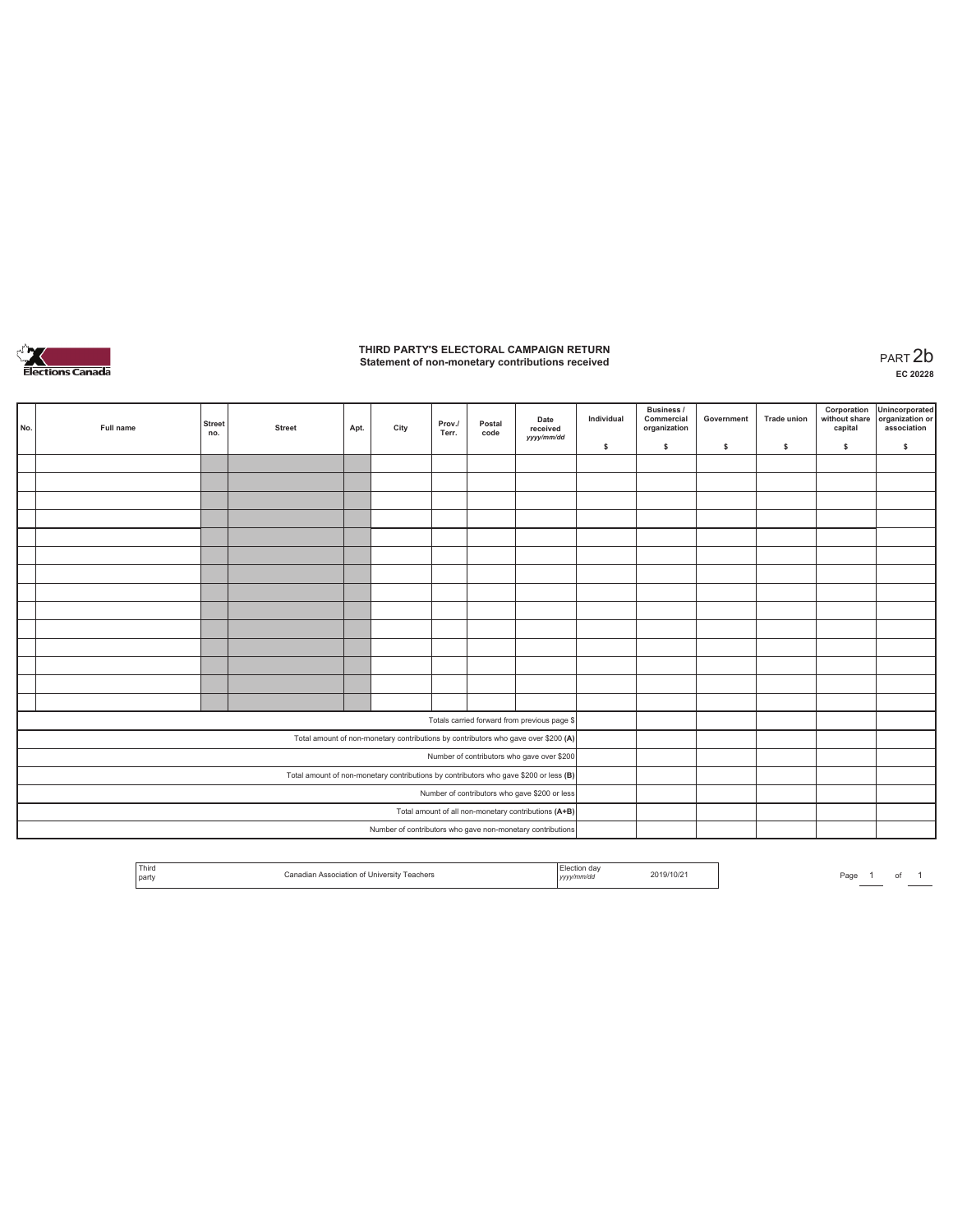

# **THIRD PARTY'S ELECTORAL CAMPAIGN RETURN Statement of operating loans received** PART 2c

**EC 20228**

| No. | Full name | <b>Street</b><br>no. | <b>Street</b> | Apt. | City | Prov./<br>Terr. | Postal<br>code | Date<br>received<br>yyyy/mm/dd                                  | Individual | <b>Business /</b><br>Commercial<br>organization | Government | <b>Trade union</b> | Corporation<br>without share<br>capital | Unincorporated<br>organization or<br>association |
|-----|-----------|----------------------|---------------|------|------|-----------------|----------------|-----------------------------------------------------------------|------------|-------------------------------------------------|------------|--------------------|-----------------------------------------|--------------------------------------------------|
|     |           |                      |               |      |      |                 |                |                                                                 | \$         | \$.                                             | \$         | s                  | \$                                      | $\mathbb S$                                      |
|     |           |                      |               |      |      |                 |                |                                                                 |            |                                                 |            |                    |                                         |                                                  |
|     |           |                      |               |      |      |                 |                |                                                                 |            |                                                 |            |                    |                                         |                                                  |
|     |           |                      |               |      |      |                 |                |                                                                 |            |                                                 |            |                    |                                         |                                                  |
|     |           |                      |               |      |      |                 |                |                                                                 |            |                                                 |            |                    |                                         |                                                  |
|     |           |                      |               |      |      |                 |                |                                                                 |            |                                                 |            |                    |                                         |                                                  |
|     |           |                      |               |      |      |                 |                |                                                                 |            |                                                 |            |                    |                                         |                                                  |
|     |           |                      |               |      |      |                 |                |                                                                 |            |                                                 |            |                    |                                         |                                                  |
|     |           |                      |               |      |      |                 |                |                                                                 |            |                                                 |            |                    |                                         |                                                  |
|     |           |                      |               |      |      |                 |                |                                                                 |            |                                                 |            |                    |                                         |                                                  |
|     |           |                      |               |      |      |                 |                |                                                                 |            |                                                 |            |                    |                                         |                                                  |
|     |           |                      |               |      |      |                 |                |                                                                 |            |                                                 |            |                    |                                         |                                                  |
|     |           |                      |               |      |      |                 |                |                                                                 |            |                                                 |            |                    |                                         |                                                  |
|     |           |                      |               |      |      |                 |                |                                                                 |            |                                                 |            |                    |                                         |                                                  |
|     |           |                      |               |      |      |                 |                |                                                                 |            |                                                 |            |                    |                                         |                                                  |
|     |           |                      |               |      |      |                 |                | Totals carried forward from previous page \$                    |            |                                                 |            |                    |                                         |                                                  |
|     |           |                      |               |      |      |                 |                | Total amount of loans by lenders who provided over \$200 (A)    |            |                                                 |            |                    |                                         |                                                  |
|     |           |                      |               |      |      |                 |                | Number of lenders who provided over \$200                       |            |                                                 |            |                    |                                         |                                                  |
|     |           |                      |               |      |      |                 |                | Total amount of loans by lenders who provided \$200 or less (B) |            |                                                 |            |                    |                                         |                                                  |
|     |           |                      |               |      |      |                 |                | Number of lenders who provided \$200 or less                    |            |                                                 |            |                    |                                         |                                                  |
|     |           |                      |               |      |      |                 |                | Total amount of all loans (A+B)                                 |            |                                                 |            |                    |                                         |                                                  |
|     |           |                      |               |      |      |                 |                | Number of all lenders who provided loans                        |            |                                                 |            |                    |                                         |                                                  |

| Third<br>da:<br>019/10/21<br>Association of University<br>Teachers<br>`onodio<br><b>Darty</b><br>y/mm/do<br>,,,, |
|------------------------------------------------------------------------------------------------------------------|
|------------------------------------------------------------------------------------------------------------------|

Page  $1$  of  $1$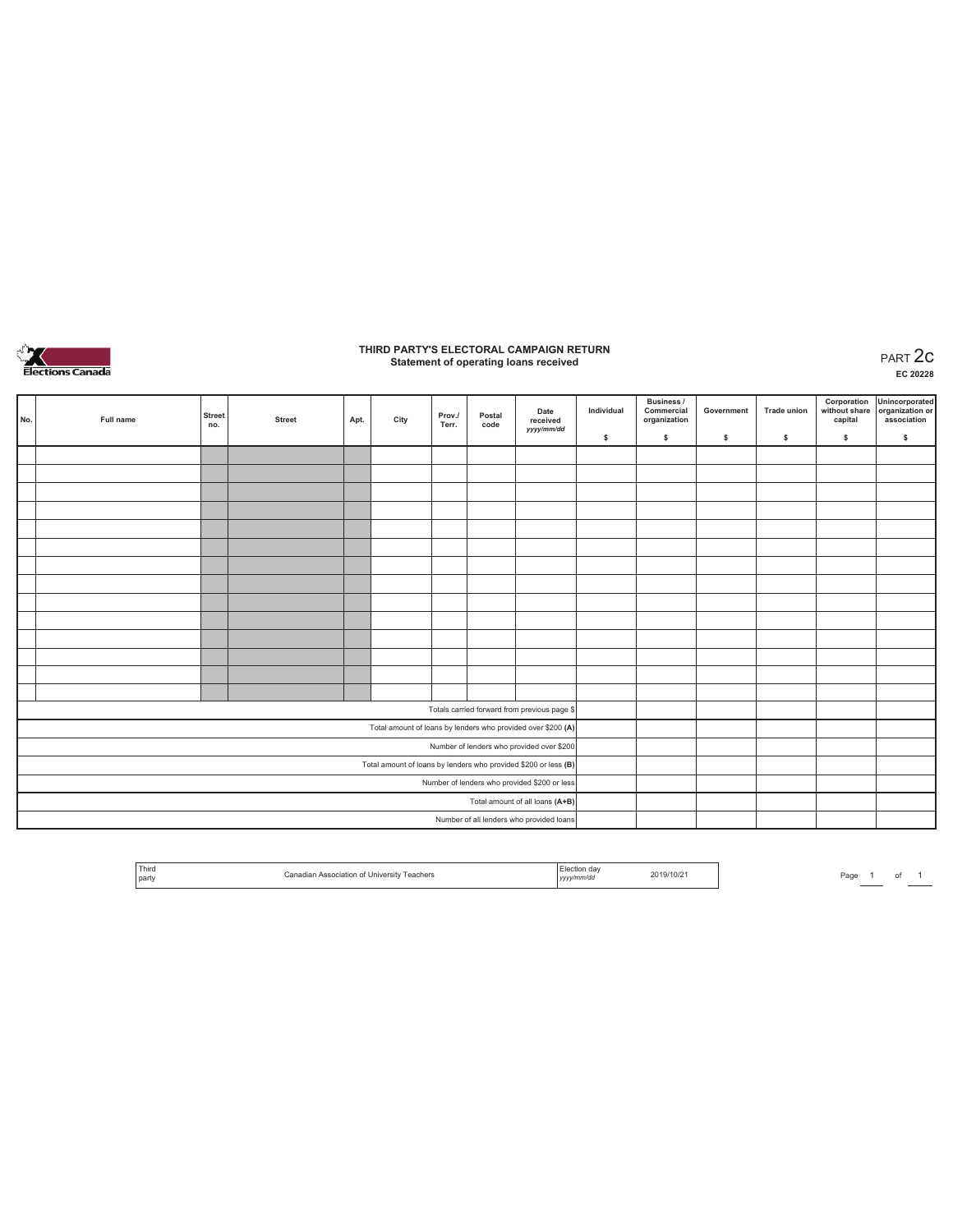

### **THIRD PARTY'S ELECTORAL CAMPAIGN RETURN Summary of inflows** PART 2d

| No.   | Type of contributor / lender                 | Monetary<br>contributions<br>(Part 2a)<br>\$ | Non-monetary<br>contributions<br>(Part 2b)<br>\$ | Loans<br>(Part 2c)<br>s | Total<br>\$ | Number of<br>contributors and<br>lenders |
|-------|----------------------------------------------|----------------------------------------------|--------------------------------------------------|-------------------------|-------------|------------------------------------------|
| 1.    | Individuals                                  |                                              |                                                  |                         |             |                                          |
| 2.    | Businesses / Commercial organizations        |                                              |                                                  |                         |             |                                          |
| 3.    | Governments                                  |                                              |                                                  |                         |             |                                          |
| 4.    | Trade unions                                 |                                              |                                                  |                         |             |                                          |
| 5.    | Corporations without share capital           |                                              |                                                  |                         |             |                                          |
| 6.    | Unincorporated organizations or associations |                                              |                                                  |                         |             |                                          |
| 7.    | Total (items 1 to 6)                         |                                              |                                                  |                         |             |                                          |
| Total |                                              |                                              |                                                  |                         |             |                                          |
| 8.    | Amount of third party's resources used       |                                              |                                                  |                         | 17,747.19   |                                          |
| 9.    | Grand total (items 7 and 8)                  |                                              |                                                  |                         |             |                                          |

| Third<br>l party | Canadian Association of University Teachers | Election day<br>yyyy/mm/dd | 2019/10/21 |
|------------------|---------------------------------------------|----------------------------|------------|
|                  |                                             |                            |            |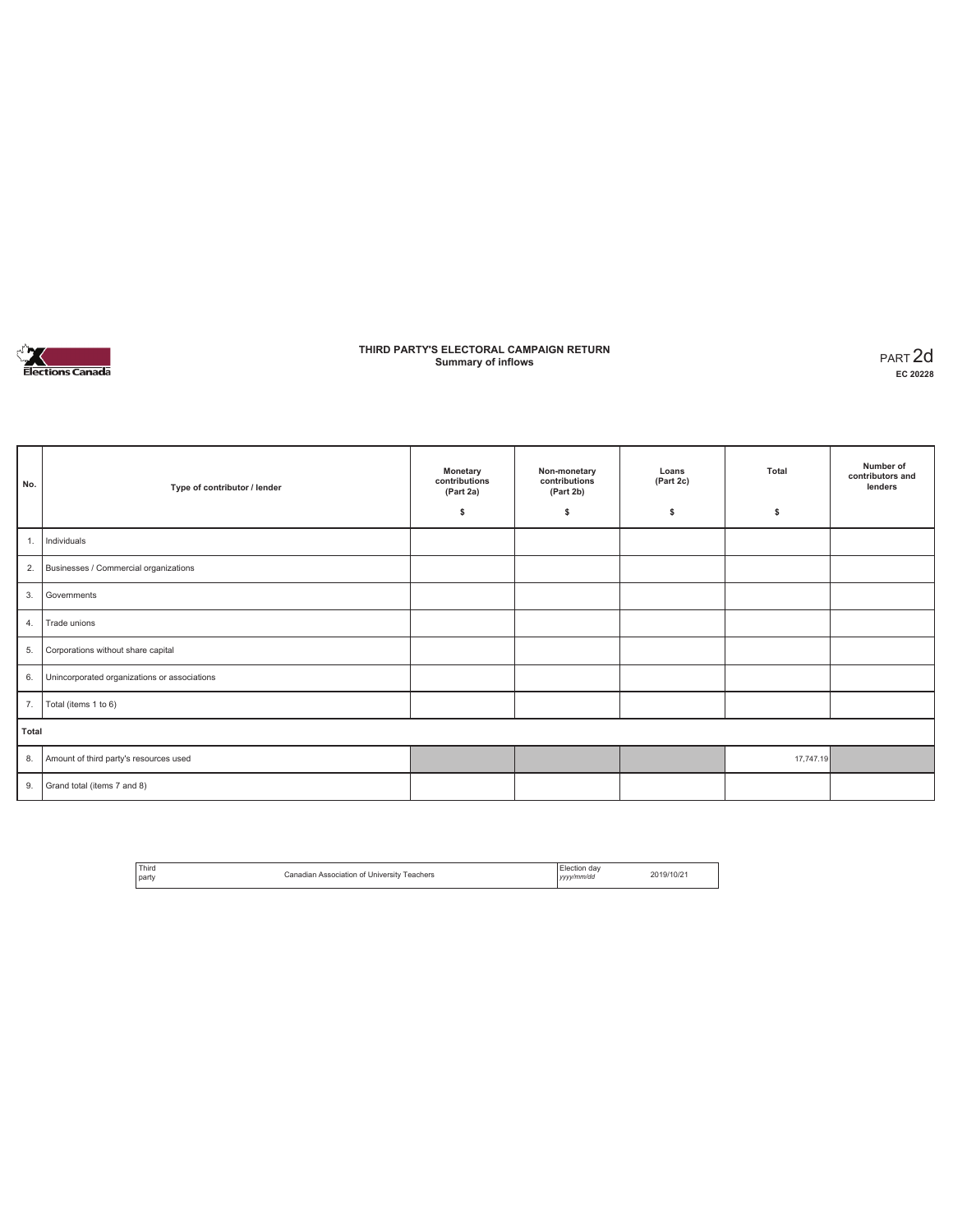

#### **THIRD PARTY'S ELECTORAL CAMPAIGN RETURN Statement of expenses incurred for regulated activities that take place during the pre-election period**  *(Only applicable to a fixed-date general election)*

PART 3a **EC 20228**

For a list of expense types, expense categories and expense subcategories, refer to Annex II in the Instructions.

| No. | Date<br>incurred<br>yyyy/mm/dd | ED Code<br>(if applicable) | Supplier | <b>Expense type</b> | Expense<br>category | Expense<br>subcategory | Starting date<br>of activity,<br>advertisement<br>advertisement<br>dvertisement<br>or survey<br>yyyy/mm/dd | or survey<br>yyyy/mm/dd | Place of activity or<br>advertisement        | <b>Expense amount</b><br>\$ |
|-----|--------------------------------|----------------------------|----------|---------------------|---------------------|------------------------|------------------------------------------------------------------------------------------------------------|-------------------------|----------------------------------------------|-----------------------------|
|     |                                |                            |          |                     |                     |                        |                                                                                                            |                         |                                              |                             |
|     |                                |                            |          |                     |                     |                        |                                                                                                            |                         |                                              |                             |
|     |                                |                            |          |                     |                     |                        |                                                                                                            |                         |                                              |                             |
|     |                                |                            |          |                     |                     |                        |                                                                                                            |                         |                                              |                             |
|     |                                |                            |          |                     |                     |                        |                                                                                                            |                         |                                              |                             |
|     |                                |                            |          |                     |                     |                        |                                                                                                            |                         |                                              |                             |
|     |                                |                            |          |                     |                     |                        |                                                                                                            |                         |                                              |                             |
|     |                                |                            |          |                     |                     |                        |                                                                                                            |                         |                                              |                             |
|     |                                |                            |          |                     |                     |                        |                                                                                                            |                         |                                              |                             |
|     |                                |                            |          |                     |                     |                        |                                                                                                            |                         |                                              |                             |
|     |                                |                            |          |                     |                     |                        |                                                                                                            |                         |                                              |                             |
|     |                                |                            |          |                     |                     |                        |                                                                                                            |                         |                                              |                             |
|     |                                |                            |          |                     |                     |                        |                                                                                                            |                         |                                              |                             |
|     |                                |                            |          |                     |                     |                        |                                                                                                            |                         |                                              |                             |
|     |                                |                            |          |                     |                     |                        |                                                                                                            |                         |                                              |                             |
|     |                                |                            |          |                     |                     |                        |                                                                                                            |                         |                                              |                             |
|     |                                |                            |          |                     |                     |                        |                                                                                                            |                         |                                              |                             |
|     |                                |                            |          |                     |                     |                        |                                                                                                            |                         | Totals carried forward from previous page \$ |                             |
|     |                                |                            |          |                     |                     |                        |                                                                                                            |                         | Total \$                                     |                             |

| ' Third                     | . dav                           |
|-----------------------------|---------------------------------|
| Universit                   | 19/10/2                         |
| eachers                     | vv/mm/dd                        |
| $\sim$                      | the contract of the contract of |
| and the control of the con- |                                 |
| l partv                     |                                 |

Page  $\frac{1}{\phantom{1}}$  of  $\frac{1}{\phantom{1}}$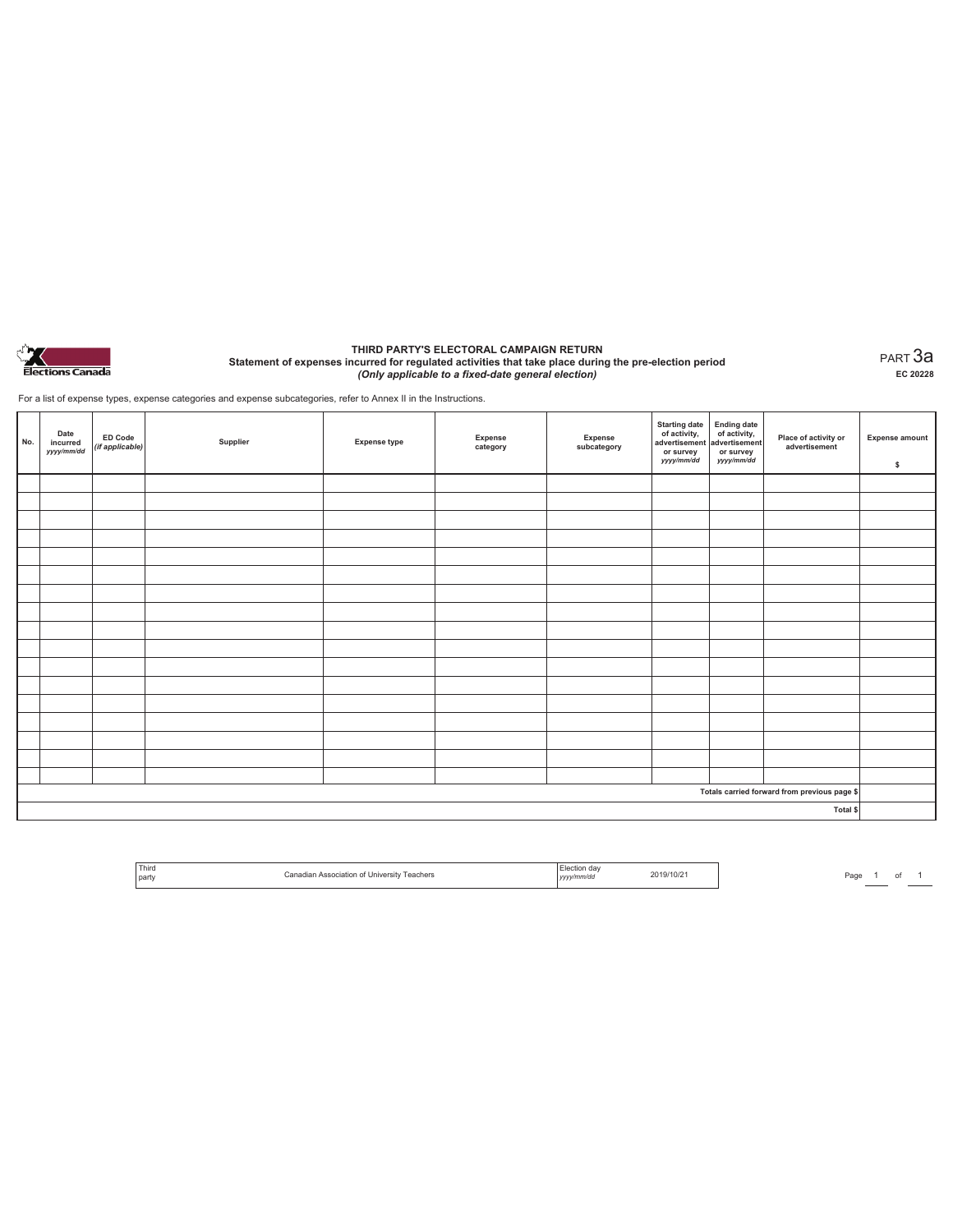

# **THIRD PARTY'S ELECTORAL CAMPAIGN RETURN Statement of expenses incurred for regulated activities that take place during the election period** PART 3b

**EC 20228**

For a list of expense types, expense categories and expense subcategories, refer to Annex II in the Instructions.

| No.                                          | Date<br>incurred<br>yyyy/mm/dd | <b>ED Code</b><br>(if applicable) | Supplier             | <b>Expense type</b> | Expense<br>category | Expense<br>subcategory | <b>Starting date</b><br>of activity,<br>advertisement<br>or survey<br>yyyy/mm/dd | <b>Ending date</b><br>of activity,<br>advertisement<br>or survey<br>yyyy/mm/dd | Place of activity or<br>advertisement | <b>Expense amount</b> |
|----------------------------------------------|--------------------------------|-----------------------------------|----------------------|---------------------|---------------------|------------------------|----------------------------------------------------------------------------------|--------------------------------------------------------------------------------|---------------------------------------|-----------------------|
|                                              |                                |                                   |                      |                     |                     |                        |                                                                                  |                                                                                |                                       | \$                    |
|                                              | 2019/10/02                     |                                   | PointBlank Creative  |                     |                     |                        | 2019/10/06                                                                       | 2019/10/06                                                                     | Facebook                              | 1,228.99              |
| $\overline{2}$                               | 2019/09/23                     |                                   | PointBlank Creative  |                     |                     |                        | 2019/09/27                                                                       | 2019/09/27                                                                     | Facebook                              | 1,228.99              |
| 3                                            | 2019/09/20                     |                                   | PointBlank Creative  |                     |                     |                        | 2019/09/24                                                                       | 2019/09/24                                                                     | Facebook                              | 1,228.99              |
| $\overline{4}$                               | 2019/09/27                     |                                   | PointBlank Creative  |                     |                     |                        | 2019/09/30                                                                       | 2019/09/30                                                                     | Facebook                              | 1,228.99              |
| 5                                            | 2019/09/18                     |                                   | PointBlank Creative  |                     |                     |                        | 2019/09/21                                                                       | 2019/09/21                                                                     | Facebook                              | 1,228.99              |
| 6                                            | 2019/10/07                     |                                   | PointBlank Creative  |                     |                     |                        | 2019/10/11                                                                       | 2019/10/11                                                                     | Facebook                              | 1,228.99              |
| $\overline{7}$                               | 2019/10/11                     |                                   | PointBlank Creative  |                     |                     |                        | 2019/10/11                                                                       | 2019/10/11                                                                     | Facebook                              | 150.84                |
| 8                                            | 2019/10/05                     |                                   | PointBlank Creative  |                     |                     |                        | 2019/10/08                                                                       | 2019/10/08                                                                     | Facebook                              | 1,228.99              |
| 9                                            | 2019/09/29                     |                                   | PointBlank Creative  |                     |                     |                        | 2019/10/03                                                                       | 2019/10/03                                                                     | Facebook                              | 1,228.99              |
| 10                                           | 2019/09/12                     |                                   | PointBlank Creative  |                     |                     |                        | 2019/09/12                                                                       | 2019/09/12                                                                     | PointBlank Creative                   | 2,218.40              |
| 11                                           | 2019/09/12                     |                                   | PointBlank Creative  |                     |                     |                        | 2019/09/12                                                                       | 2019/09/12                                                                     | PointBlank Creative                   | 1,109.20              |
| 12                                           | 2019/08/15                     |                                   | Design de Plume Inc. |                     |                     |                        | 2019/08/15                                                                       | 2019/08/15                                                                     | Design de Plume Inc.                  | 4,436.80              |
|                                              |                                |                                   |                      |                     |                     |                        |                                                                                  |                                                                                |                                       |                       |
|                                              |                                |                                   |                      |                     |                     |                        |                                                                                  |                                                                                |                                       |                       |
|                                              |                                |                                   |                      |                     |                     |                        |                                                                                  |                                                                                |                                       |                       |
|                                              |                                |                                   |                      |                     |                     |                        |                                                                                  |                                                                                |                                       |                       |
|                                              |                                |                                   |                      |                     |                     |                        |                                                                                  |                                                                                |                                       |                       |
| Totals carried forward from previous page \$ |                                |                                   |                      |                     |                     |                        |                                                                                  |                                                                                |                                       |                       |
| Total \$                                     |                                |                                   |                      |                     |                     |                        |                                                                                  | 17,747.19                                                                      |                                       |                       |

| ' Third | Teachers<br>University<br>\ssociation of<br>$-$ | dav           | $\overline{\phantom{a}}$<br>119/1014. |
|---------|-------------------------------------------------|---------------|---------------------------------------|
| l partv |                                                 | mm/dc<br>,,,, |                                       |

Page  $1$  of  $1$